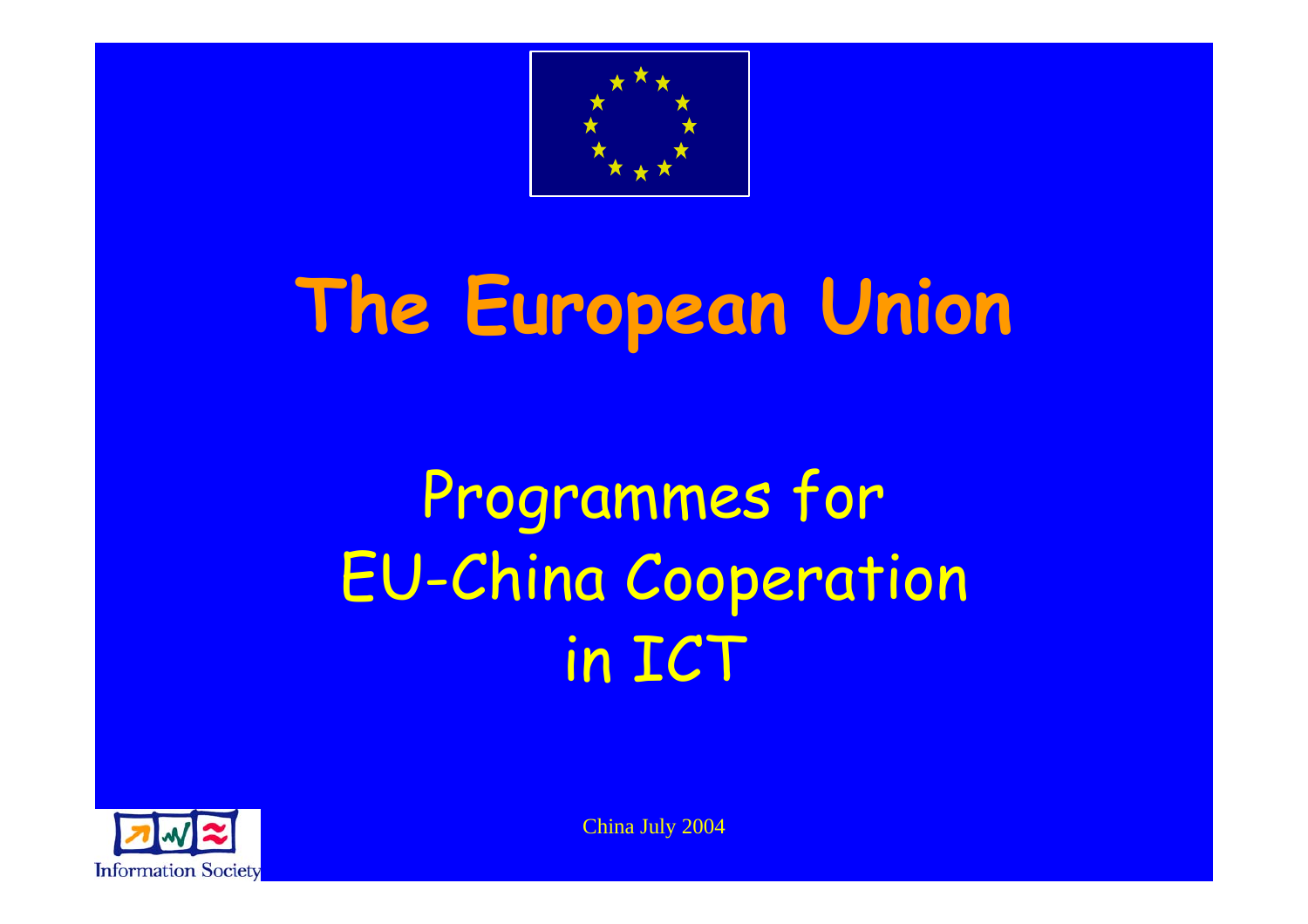### **Content**

- •EU – China agreement
- $\bullet$  Research programme Preservation and Enhancement of Cultural **Heritage** (DigiCult)
- • International Cooperation programmes Asia Link Asia IT&C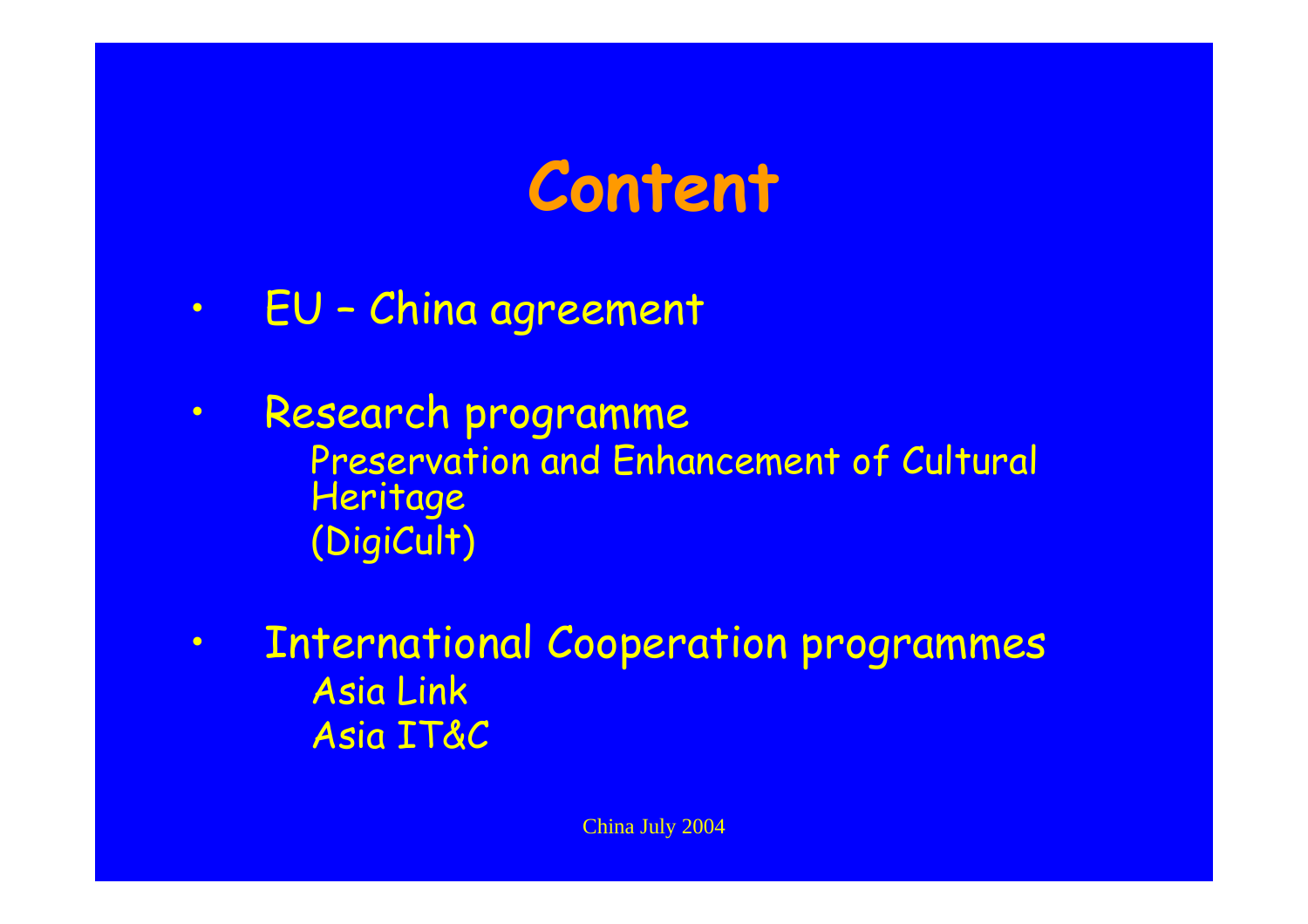### **EU – China agreement**

- $\bullet$  Agreement for scientific and technological cooperation signed in 2000
- $\bullet$  Fields of common interest where both parties perform R&D activities in S&T
- $\bullet$  To encourage, develop and facilitate cooperative activities ……in fields of common interest……in R&D activities in S&T
- $\bullet$ Participation funded by each party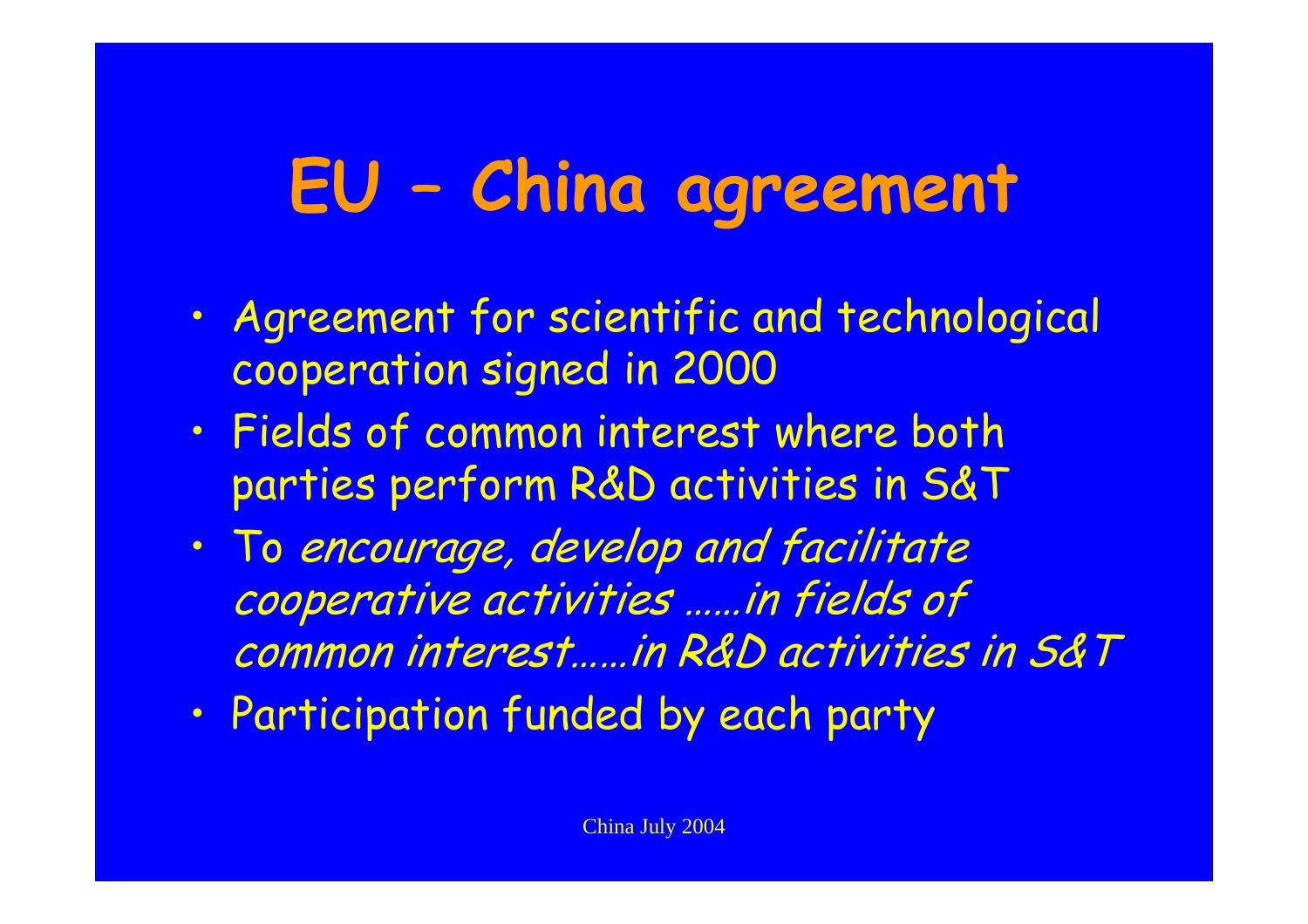### **EC research programme**

- $\bullet$  Information Society Technologies IST Programme
- $\bullet$  Framework Programme for Research and Technological Development FWP RTD
- $\bullet$  Unit for Preservation and Enhancement of Cultural Heritage within DG INFOSOC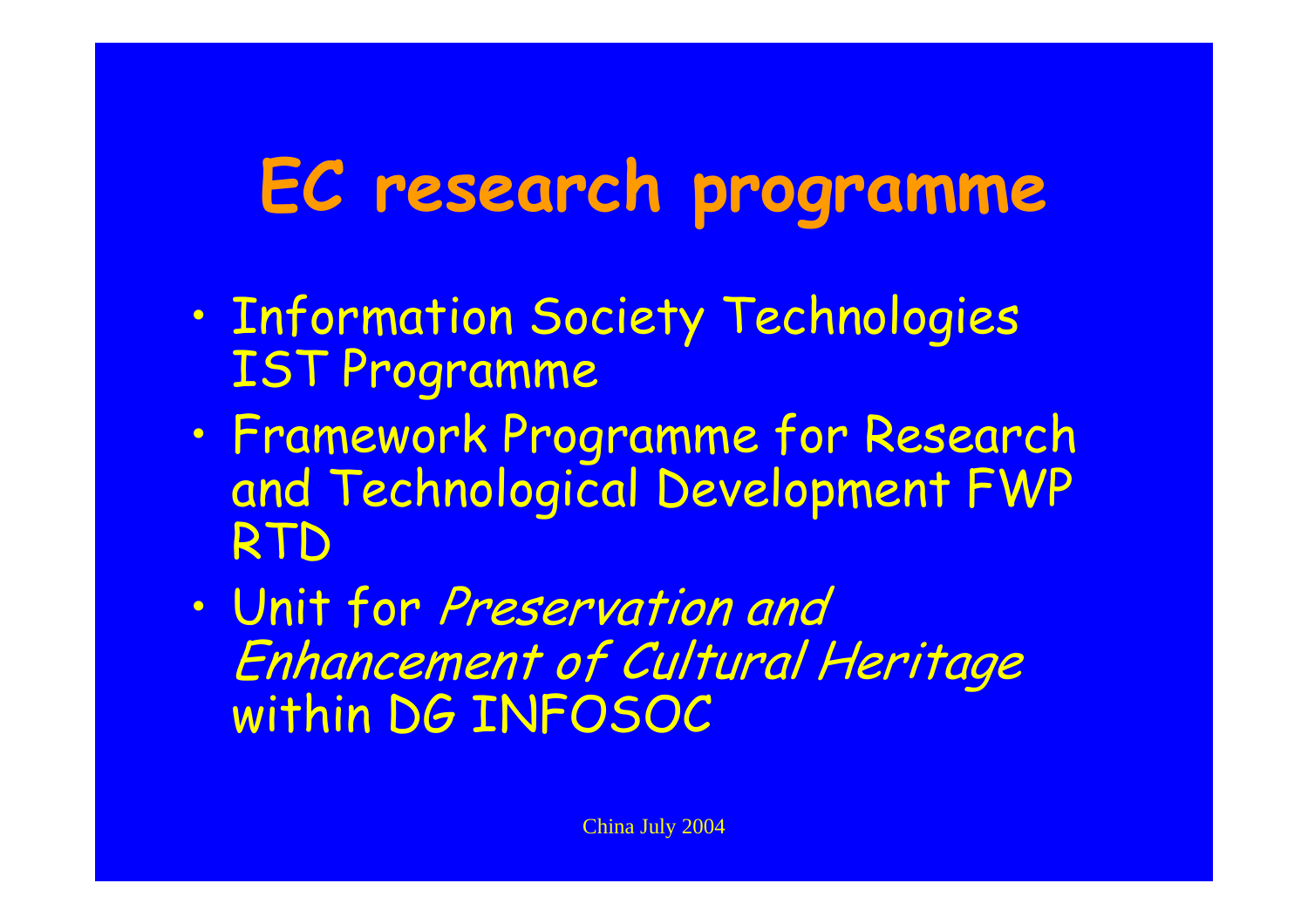### **Information Society**

Mission of Directorate General INFSO "ensuring that Europe's citizens, governments and businesses continue to play a leading role in shaping and participating in the global information society. It does this by stimulating research, establishing and maintaining a framework of regulations and standards, and stimulating the development of applications and content"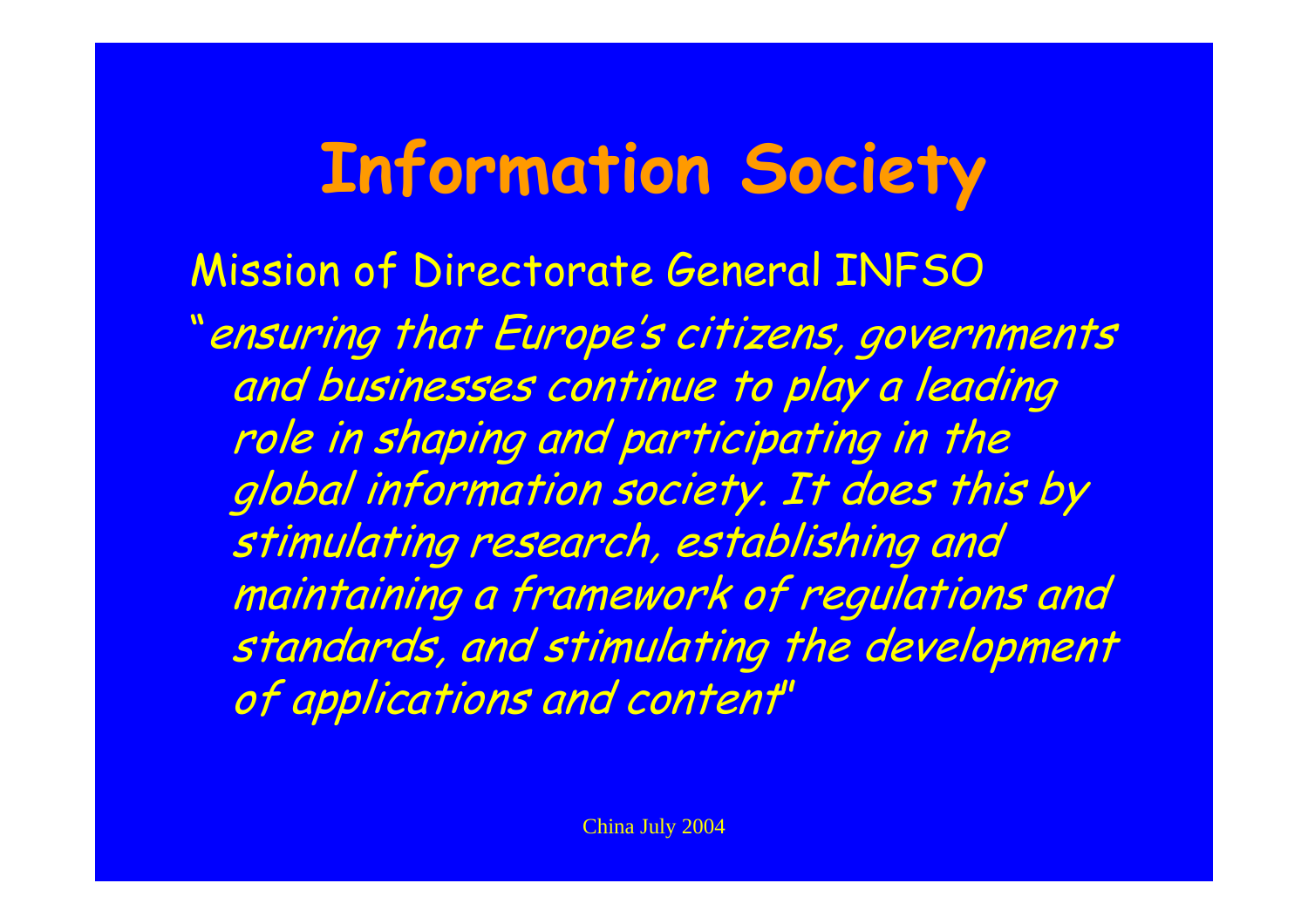## **'DigiCult' Unit**

- $\bullet$  Focus on eCulture and eScience (culture and science in a networked environment)
- $\bullet$  Works to establish a lasting infrastructure of technologies, guidelines, standards, human and institutional networks that will suppor<sup>t</sup> and extend the role of Europe's libraries, museums and archives in the digital age
- $\bullet$  This unit runs a research programme within FP 6 and issues periodic calls for proposals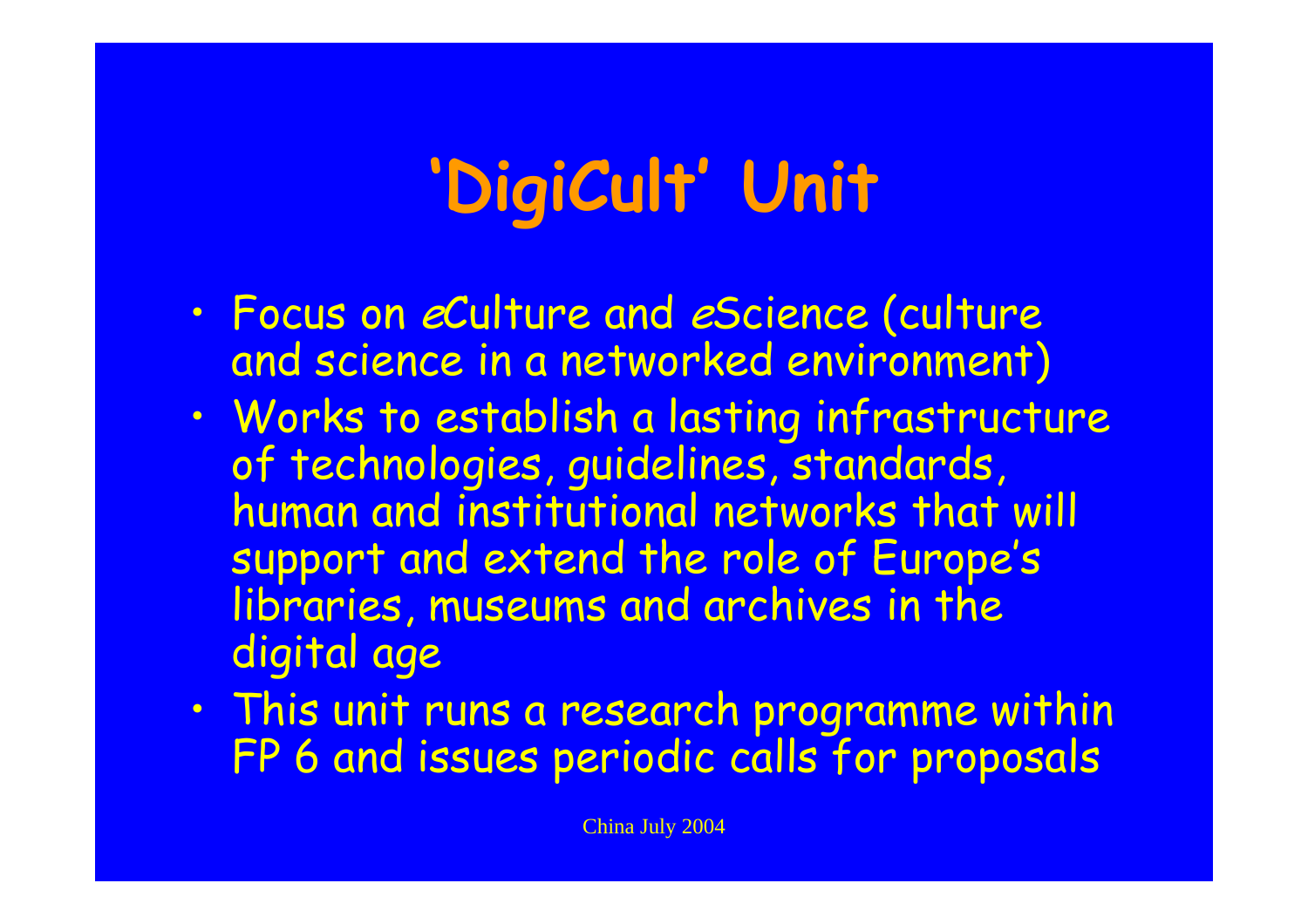### **Open Call DigiCult**

- $\bullet$ Start 15 June, ends September 22nd
- $\bullet$  Specific suppor<sup>t</sup> and coordination actions
- $\bullet$  To prepare for future international cooperation in IST
- $\bullet$ € 8 million
- $\bullet$  No special restrictions on participation in a SSA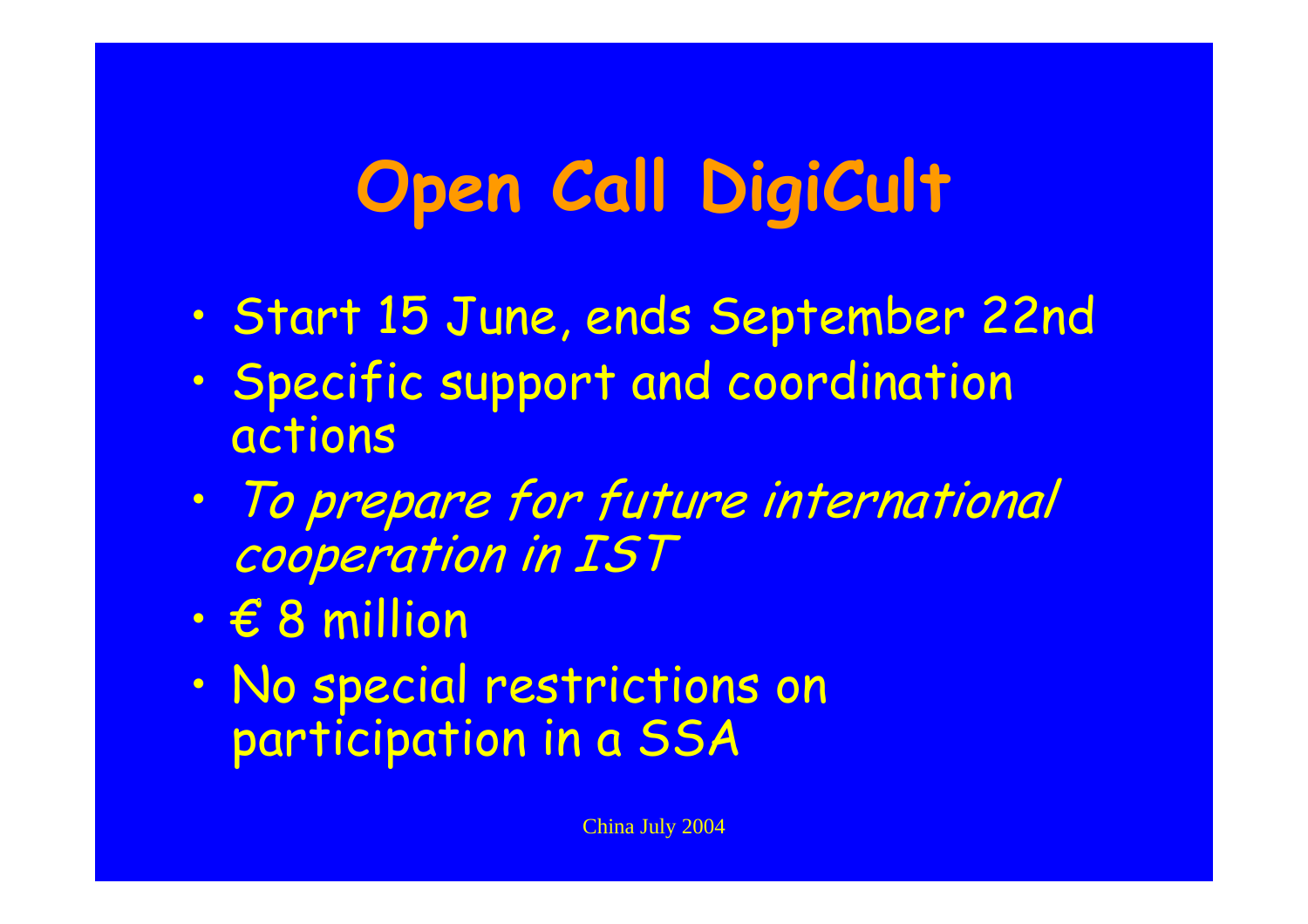#### **Open Call DigiCult** Objectives

- · to enable European researchers to access knowledge, skills, technology and facilities<br>available outside the EU,
- to strengthen Europe's participation in international R&D activities and accompanying measures
- to exploit R&D and policy complementarities so as to explore mutual benefits of the co-operation and increase access to market opportunities
- China July 2004  $\bullet$ Emphasis is put on activities which are relevant to<br>the following groups of third countries: Developing<br>countries; Mediterranean partner countries;<br>Russia and the other New Independent States;<br>and Western Balkan countries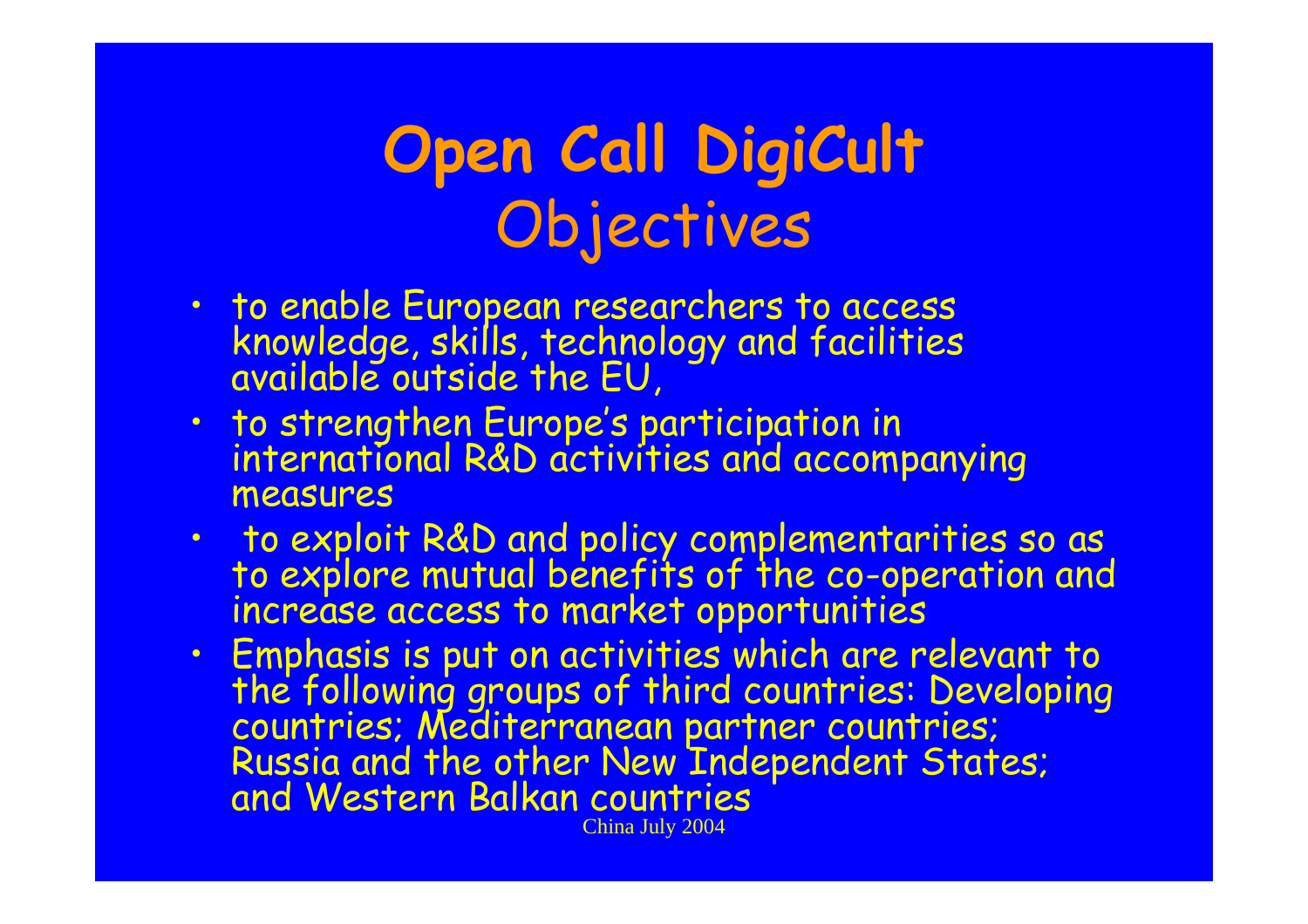#### **Open Call DigiCult** Possible activities

- $\bullet$ organisation of workshops or other<br>regional/local events to build<br>constituencies and raise awareness
- $\bullet$ dissemination, benchmarking and validation<br>of research results in IST
- $\bullet$ promotion of European technologies;<br>exchange of best practices; technology<br>watch exercises; mapping of R&D resources<br>and capabilities
- $\bullet$  activities related to standards and interoperability issues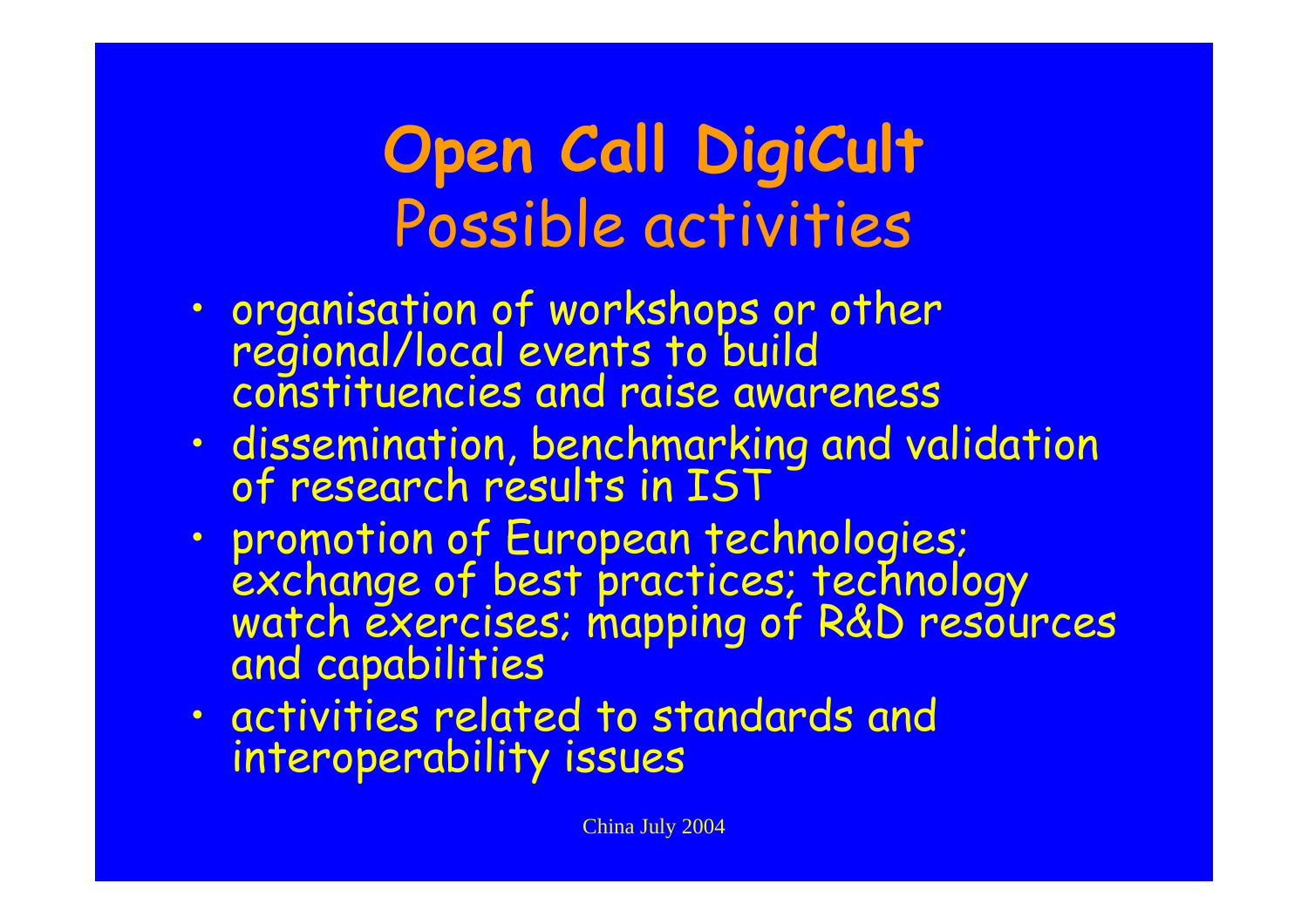### **Asia Link**

- $\bullet$  To promote regional and multilateral networking between higher education institutions in EU Member States and …China
- $\bullet$  Aims to promote the creation of new partnerships and new sustainable links, and to reinforce existing partnerships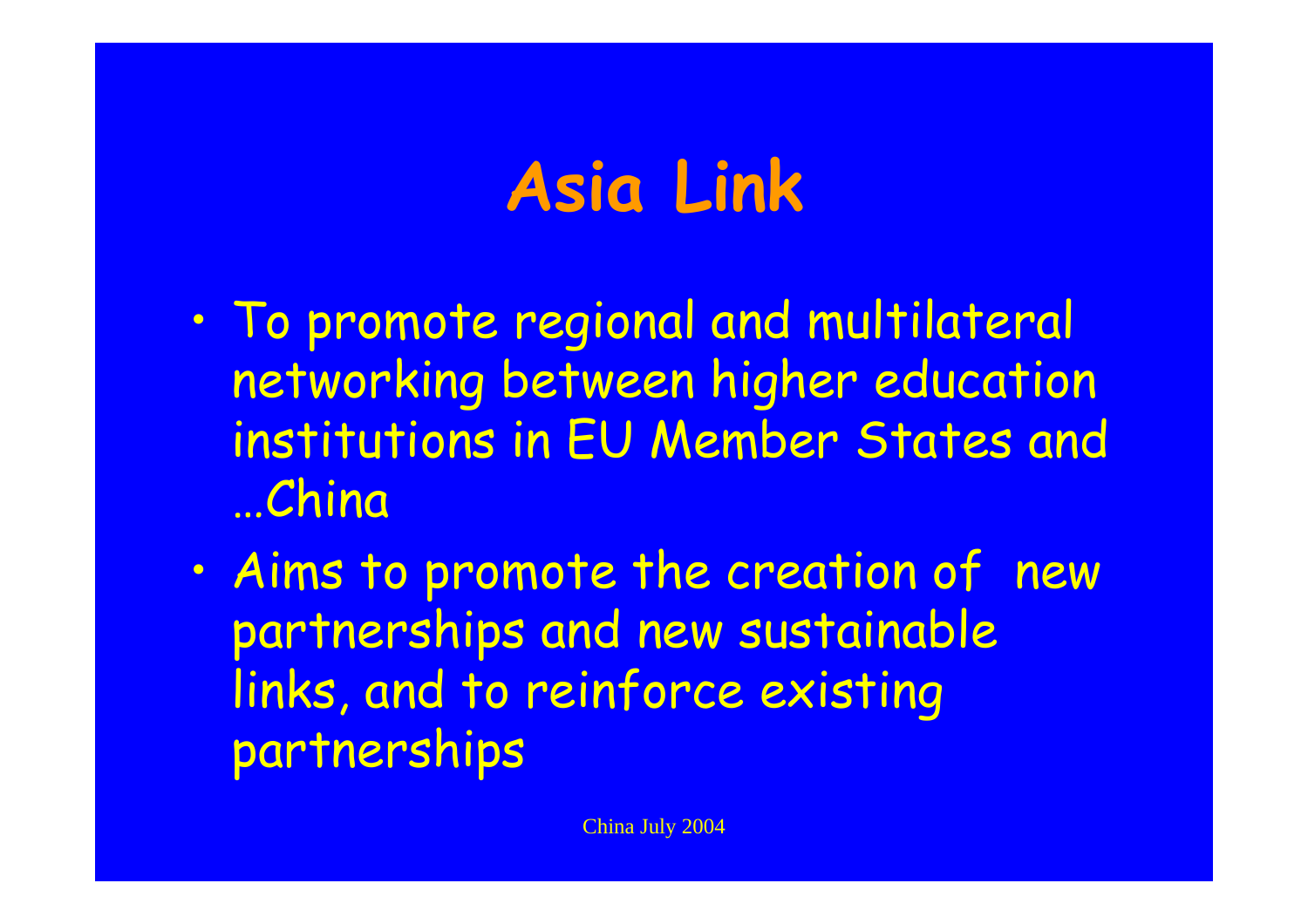#### **Asia Link** Background

- $\bullet$  Together with other EU – Asia wide programmes, such as Asia IT&C
- $\bullet$  Europe and Asia: A Strategic Framework for Enhanced Partnerships (2001)
- $\bullet$  Need to improve mutual understanding through enhanced cooperation based on partnerships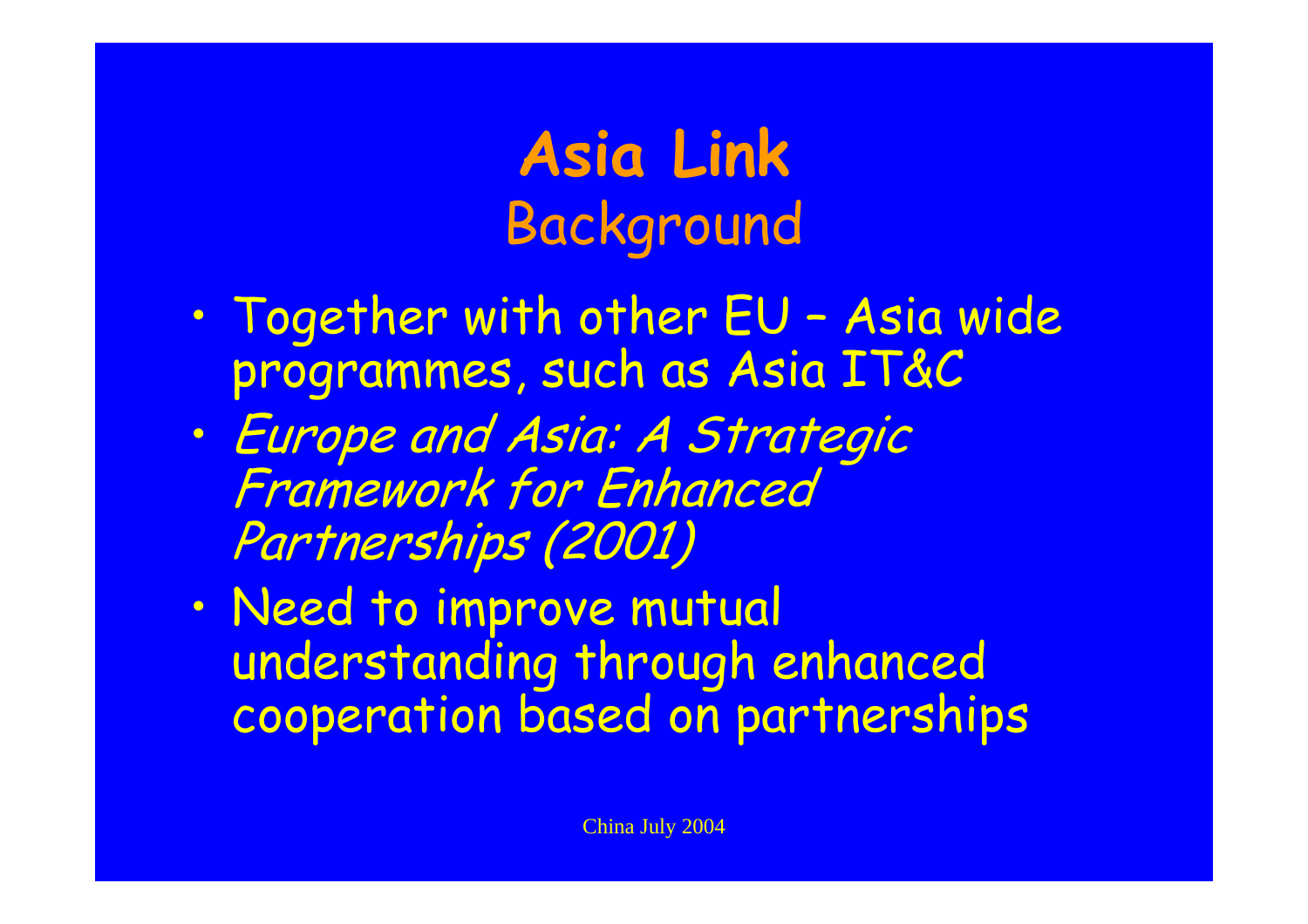**Asia Link** Conditions

- $\bullet$ Commission co-finances by providing 75% of the project cost
- $\bullet$  Total allocation for 2000 – 2005 comes to € 42,8 million, for 2004 about € 18,8 million
- $\bullet$ Annual Calls for Proposals
- $\bullet$ Two deadlines: April and 23.9.2004!
- $\bullet$ Size of grant depends on **strand**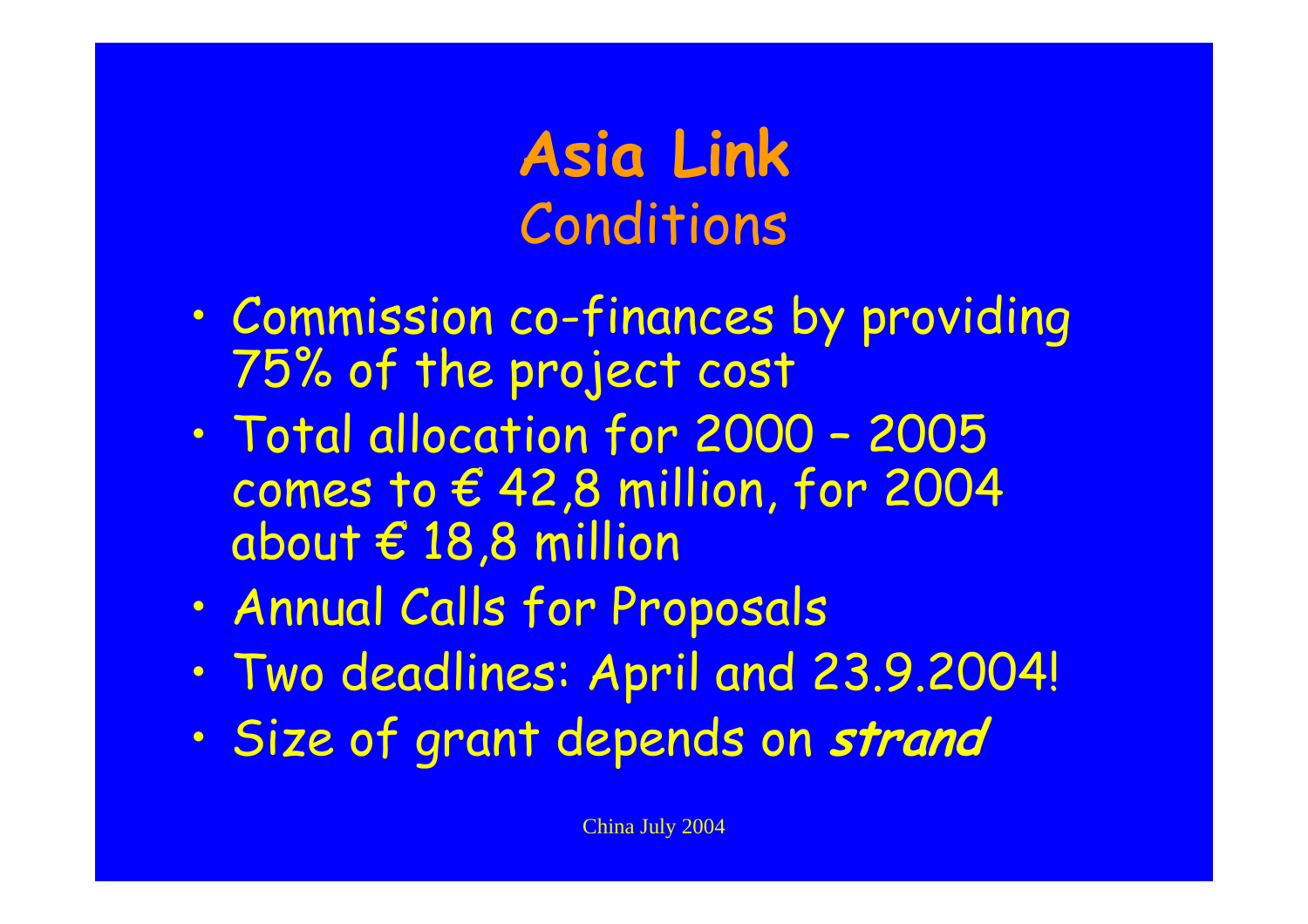#### **Asia Link** Work Programme - Strands

- $\bullet$  Partnership projects – Human Resource Development / Curriculum Development / Institutional and System Development
- $\bullet$ Information Studies and Support
- $\bullet$ Capacity Building Actions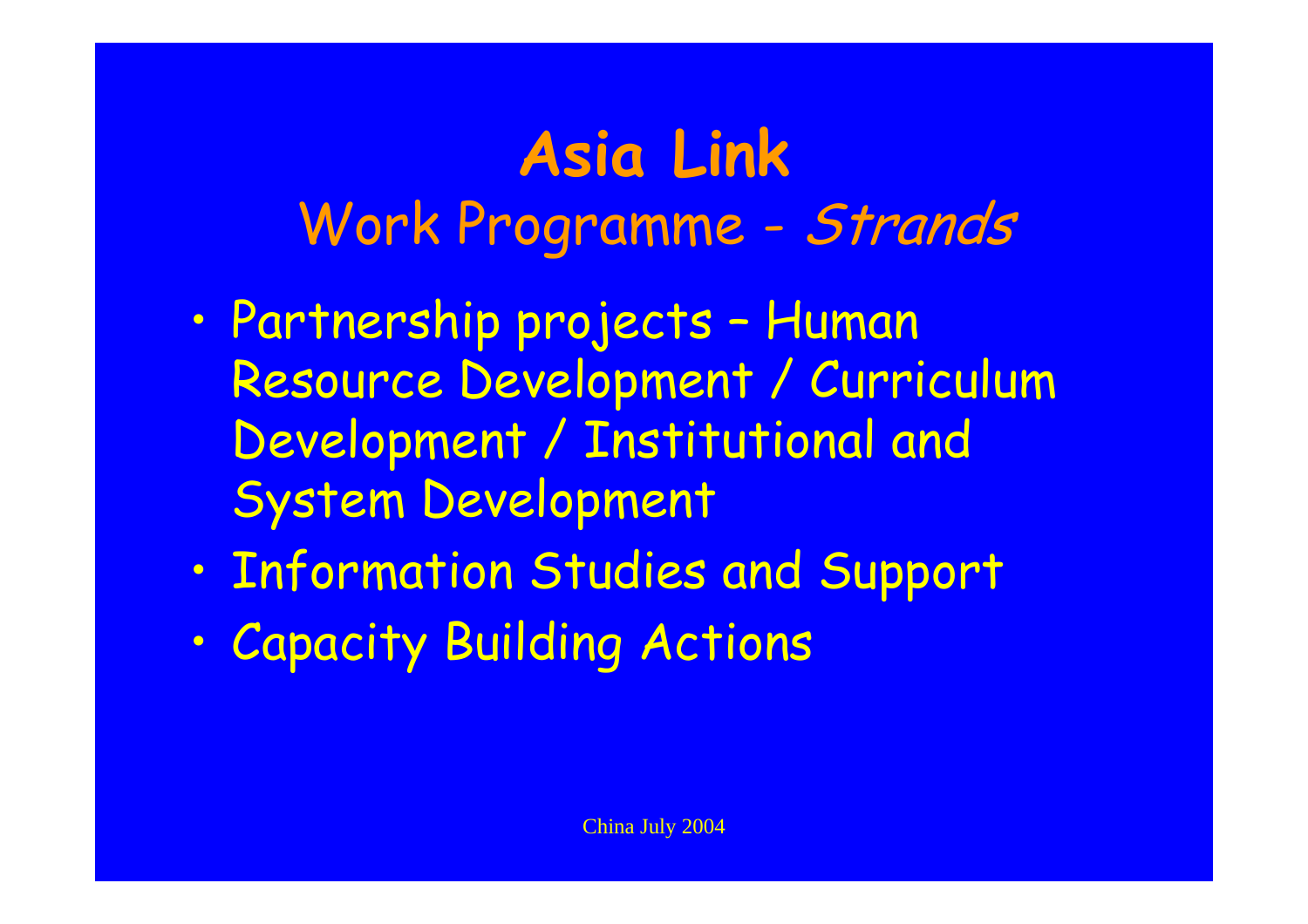### **Asia IT & C**

- $\bullet$  Aims to improve the quality of Europe – Asia partnerships
- $\bullet$  Links the two regions in the search for innovative and compatible solutions and standards in IT&C
- $\bullet$  Projects to reach compatible IT&C solutions, improve transfer of know-how and understanding of regulatory structures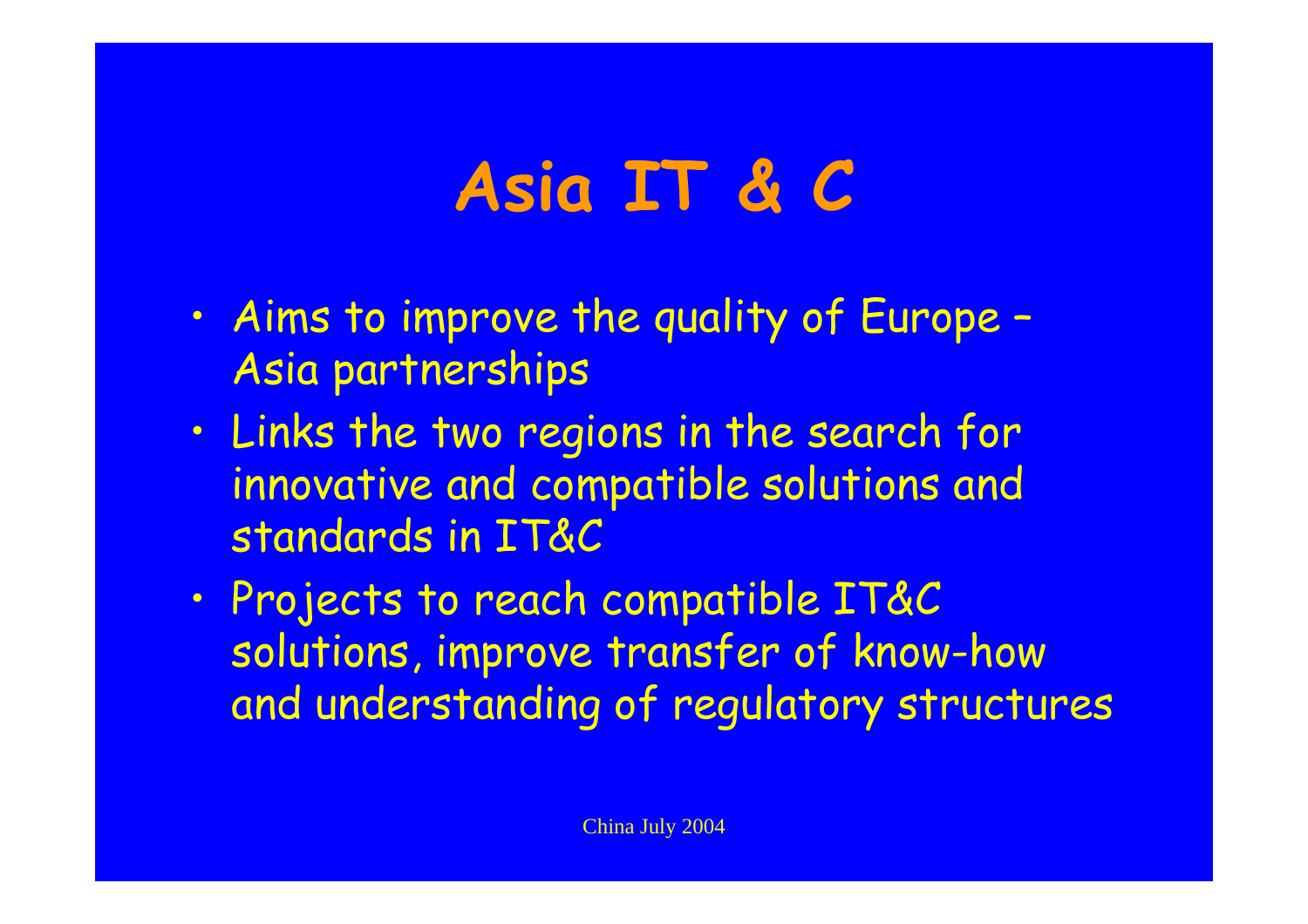#### **Asia IT&C Calls**

- $\bullet$  Open annually in December for the next year
- $\bullet$  Usually two deadlines per year (in 2004 March and June)
- $\bullet$ Watch the website!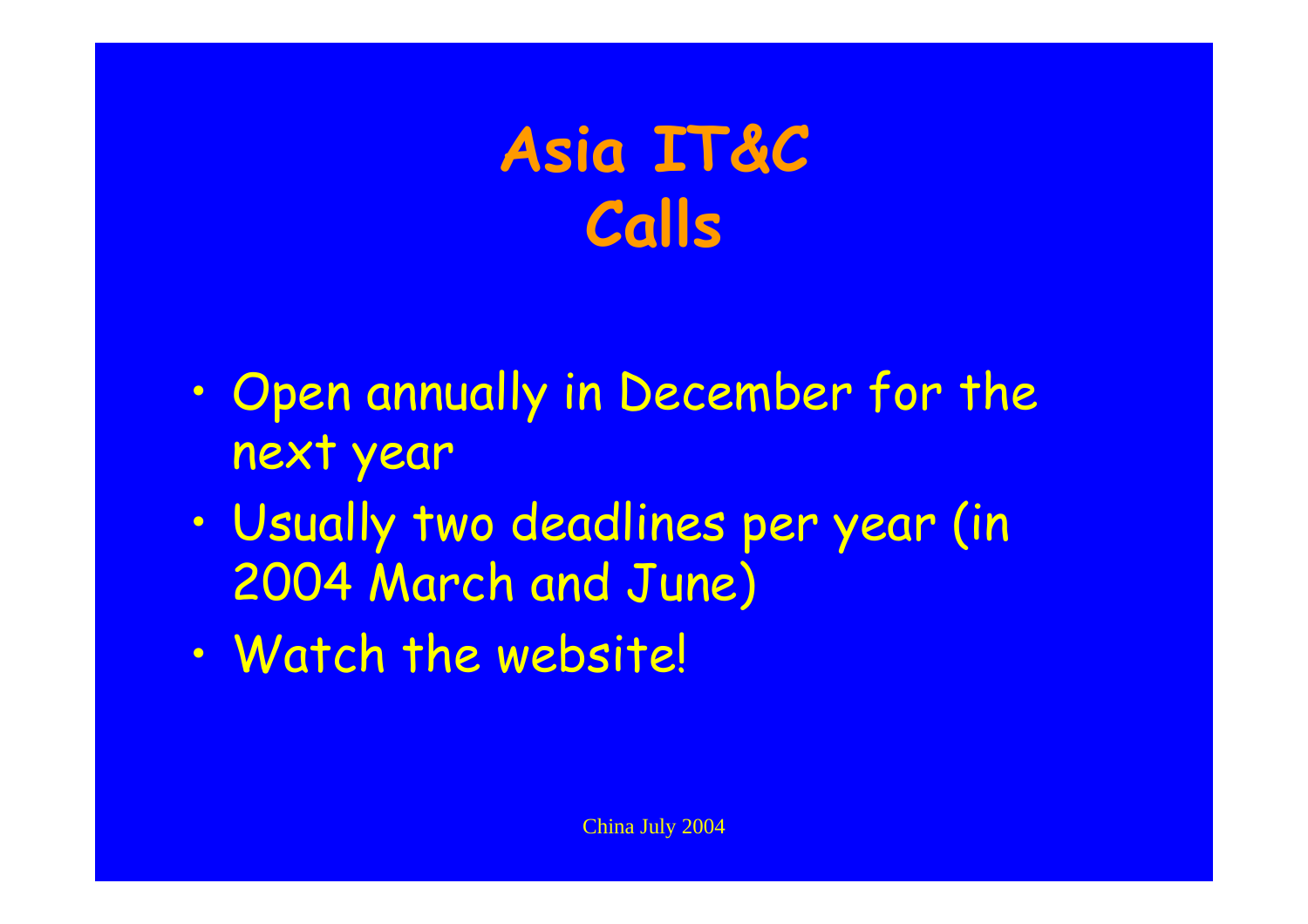**Asia IT&C** Areas of activity

- $\bullet$ Agriculture
- $\bullet$ Education
- $\bullet$ eGovernance
- $\bullet$ Transport
- $\bullet$ Health
- $\bullet$ Environment